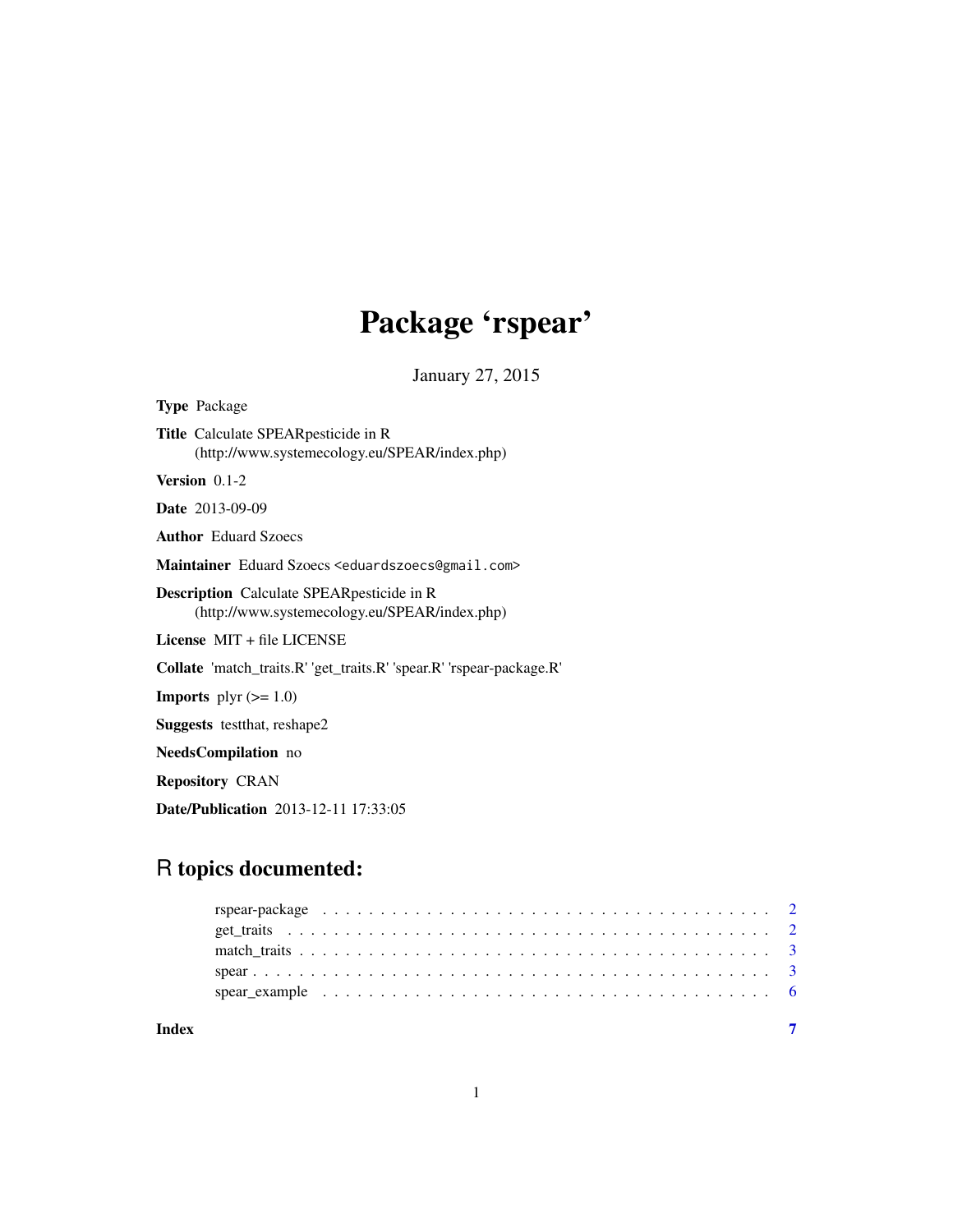<span id="page-1-0"></span>

#### Description

Calculate SPEAR in R

#### Author(s)

Eduard Szoecs <eduardszoecs@gmail.com>

<span id="page-1-1"></span>get\_traits *Get Trait-data for SPEAR*

#### Description

Download trait-data from SPEAR (http://www.systemecology.eu/spear/spear-calculator/).

#### Usage

```
get_traits(check = TRUE)
```
#### Arguments

check logical; should the database be checked if up-to-date?

#### Details

In order to minimize traffic on server trait-data is saved locally. get\_traits() downloads the trait-data from server to a file 'traits.csv' in the working directory.

If the file already exists in the working directory a check is performed if the file is up-to-date with the database.

#### Value

a data.frame with the trait-database.

#### Note

Normally, get\_traits() is not called separately and is the default in [spear\(\)](#page-2-1). Therefore the traittable is downloaded once into the workspace and checked if up-to-date with the web-server when [spear\(\)](#page-2-1) is used.

'check' should be set to FALSE if working offline (since the check require an internet connection)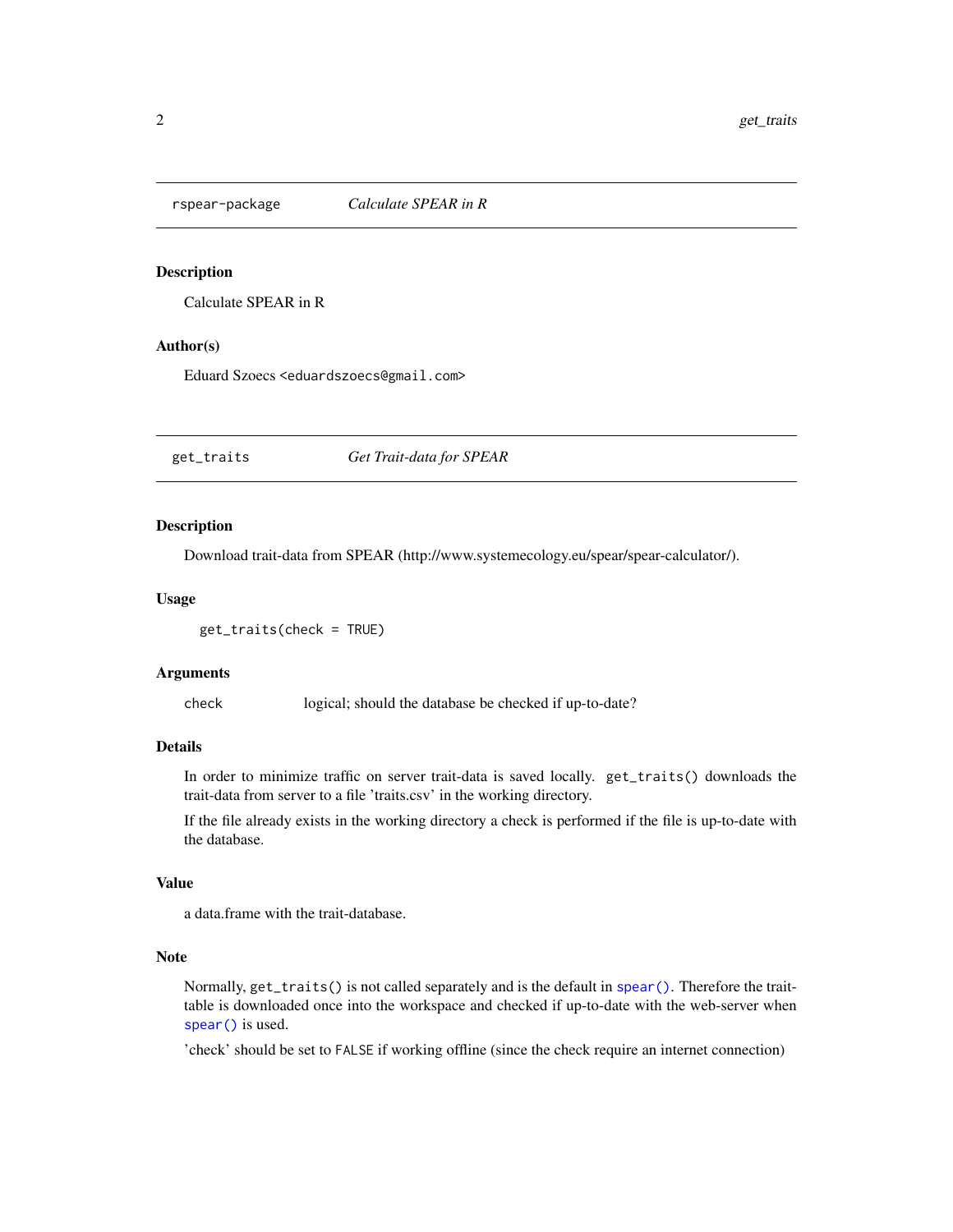#### <span id="page-2-0"></span>match\_traits 3

#### Author(s)

Eduard Szoecs <eduardszoecs@gmail.com>

#### See Also

[spear](#page-2-1)

match\_traits *Match data with Trait-Database*

#### Description

Match data with Trait-Database

#### Usage

match\_traits(x, y, takex, takey)

#### Arguments

| $\mathsf{x}$ | abundance-data                                 |
|--------------|------------------------------------------------|
| - V          | trait-table                                    |
| takex        | character string: taxa column-name             |
| takev        | character string: trait-table taxa column-name |

#### Value

a lookuptable, with original and matched data, as well as a match-value

<span id="page-2-1"></span>spear *Calculate SPEAR values*

#### Description

Calculate SPEAR values

#### Usage

```
spear(x, taxa = NULL, abundance = NULL, group = NULL,region = "Eurasia", traits = NULL, sensitivity = -0.36,
 generationTime = 0.5, exposed = 1, migration = 0, ...)
```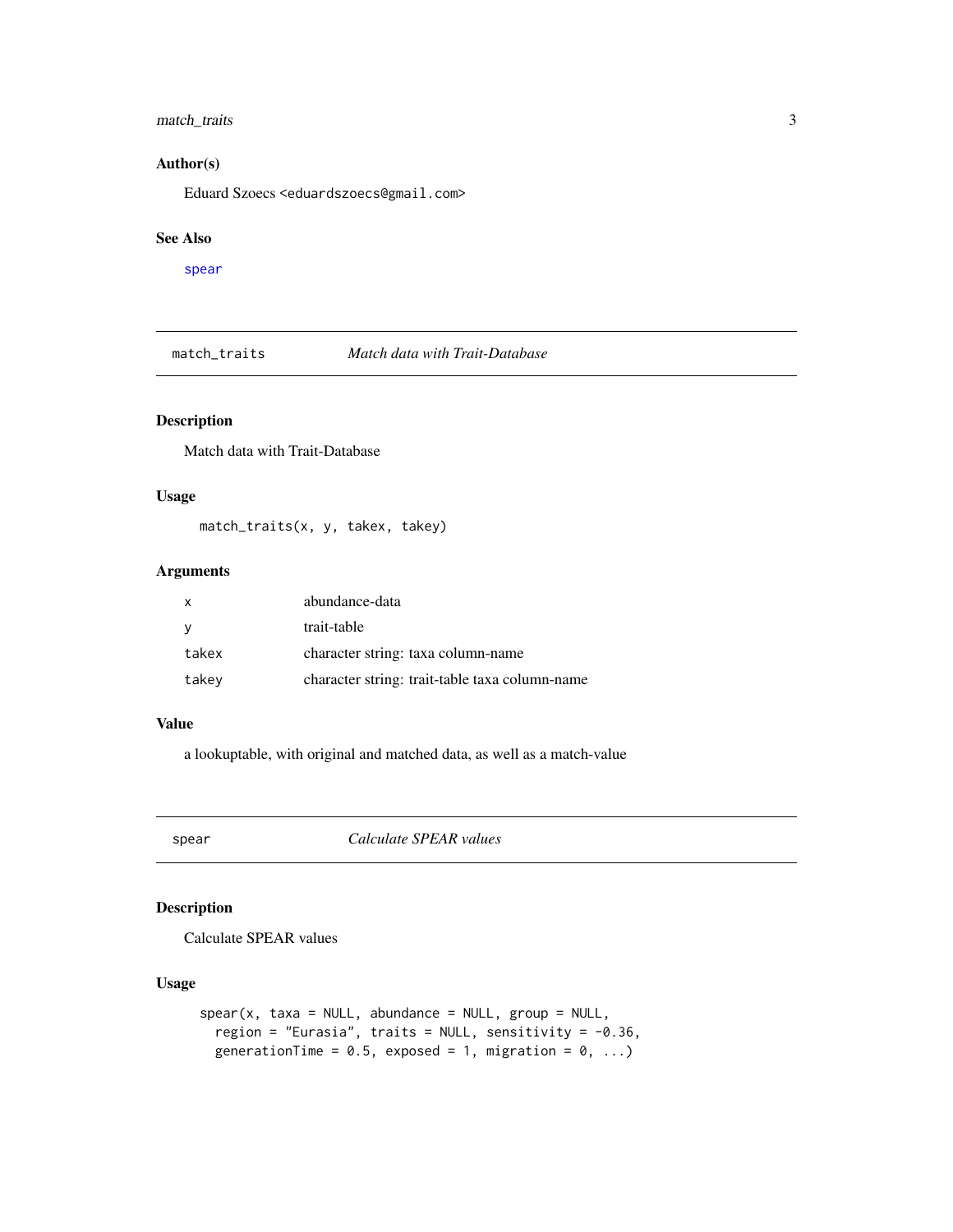#### <span id="page-3-0"></span>Arguments

| X           | data.frame; data.frame with abundances in the long format.                                                                                                                                                                                                                                                                                       |
|-------------|--------------------------------------------------------------------------------------------------------------------------------------------------------------------------------------------------------------------------------------------------------------------------------------------------------------------------------------------------|
| taxa        | character; name of column in x, which holdes the taxon-names.                                                                                                                                                                                                                                                                                    |
| abundance   | character string: columnname of abundances                                                                                                                                                                                                                                                                                                       |
| group       | character-vector; names of columns for groupings.                                                                                                                                                                                                                                                                                                |
| region      | character; default is set to 'Eurasia', which covers trait-data for Finland, United<br>Kingdom, West Siberia and Central Europe. 'Finland', 'United Kingdom',<br>'West Siberia' are also allowed and traits may vary between different regions.                                                                                                  |
| traits      | NULL or data.frame; If 'NULL' (default) then it is checked if there is a file<br>'traits.csv' in the working directory and if this file is up-to-date with the database,<br>see get_traits. If there is no such file, it is downloaded from the web-server.<br>If it is a data.frame, this is used as trait-data (after checking if appropiate). |
| sensitivity | numeric; sensitivity-threshold, default '-0.36'                                                                                                                                                                                                                                                                                                  |
|             | generationTime numeric; Generation Time threshold, default '0.5'                                                                                                                                                                                                                                                                                 |
| exposed     | logical; either '1' (exposed) or '0' (not exposed), default '1'                                                                                                                                                                                                                                                                                  |
| migration   | logical; either '1' (migration) '0' (no migration), default '0'                                                                                                                                                                                                                                                                                  |
| $\ddots$    | additional arguments passed to get_traits. Currently only 'check' is available.<br>By default the file is checked if up-to-date. See get_traits.                                                                                                                                                                                                 |

#### Details

The SPEAR index is based on binary classification of species (or other taxonomic categories) into 'species at risk' and 'species not at risk' according to the following biological traits:

- physiological sensitivity to organic toxicant
- generation time
- presence of aquatic stages in water during the maximum pesticide usage period
- migration abilities.

A taxon is classified as a 'SPEcies At Risk' only if it has: (i) Sorganic value >-0.36, (ii) generation time >= 0.5 year, aquatic stages (eggs, larvae, pupae) during the periods of intensive pesticide usage, and (iv) low migration abilities.

The SPEARpesticides index is computed as relative abundance of these taxa for each site and date as follows:

$$
SPEAR = \sum log10(x[i] + 1) * y / \sum log10(x[i] + 1)
$$

where  $x[i]$  is the abundance of the taxon i and y is 1 if taxon i is classified as 'at risk', otherwise 0. For further details about SPEARpesticides see References.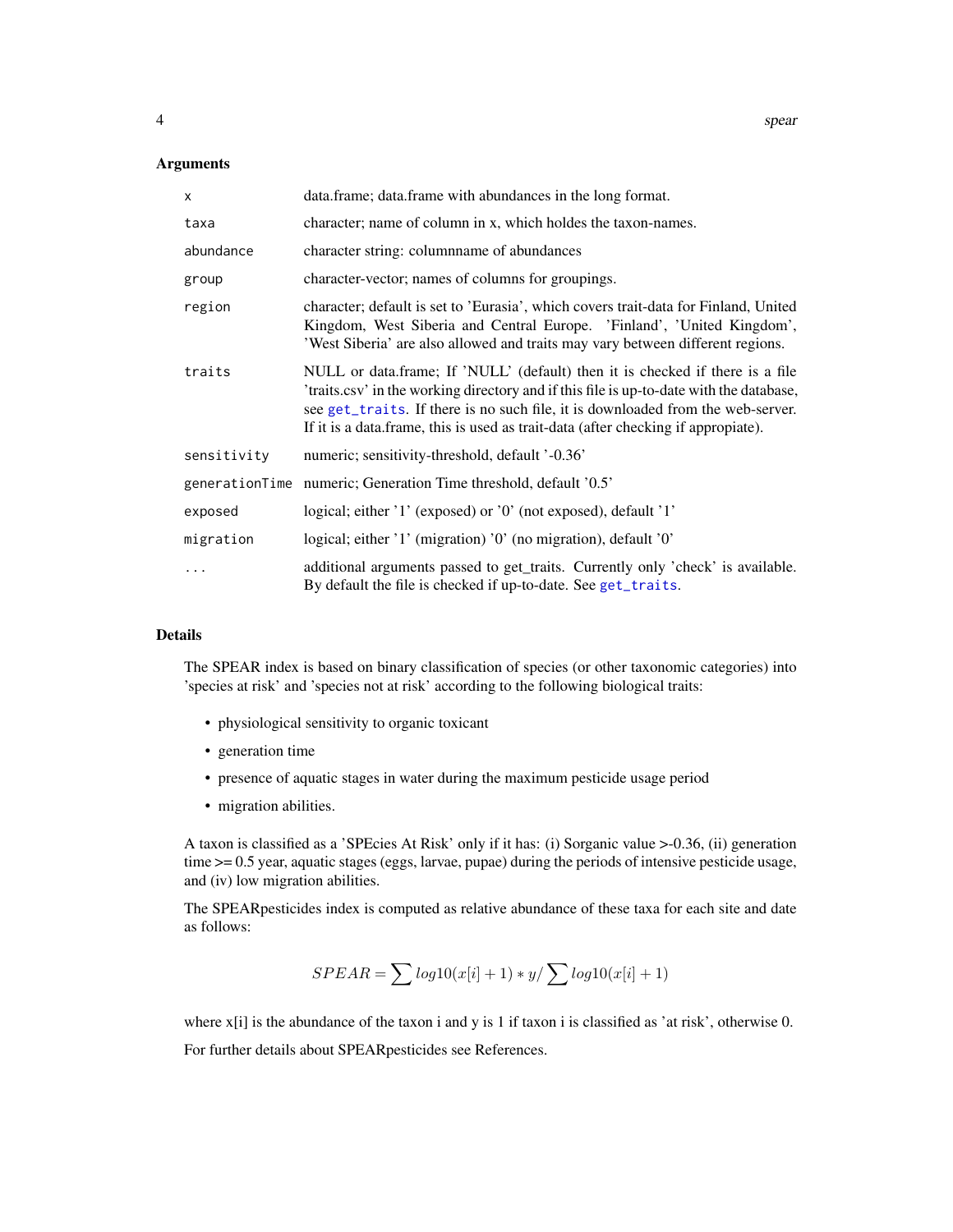<span id="page-4-0"></span>spear 5

#### Value

A list of two data.frames:

| spear        | data.frame; SPEAR-values for every combination of the grouping variables.                                                                                                        |
|--------------|----------------------------------------------------------------------------------------------------------------------------------------------------------------------------------|
| traits       | a data. frame with the following columns:                                                                                                                                        |
|              | region, exposed, generationTime, sensitivity, migration<br>species traits used to classify species into SPEAR.                                                                   |
| <b>SPEAR</b> | Classification of species into SPEAR.                                                                                                                                            |
| taxa_data    | taxon names as in x.                                                                                                                                                             |
| taxa_matched | matched taxon-names in traits-database.                                                                                                                                          |
| match_val    | goodnes of match. '-1' indicates a direct match, 'NA' indicates a failed match.<br>Values betweenn 0 and 0.5 indicate an approximate match (smaller values - bet-<br>ter match). |

#### Note

Threshold-values for classification into SPEAR should only be changed if there is strong indication that they are different than these defaults!

#### Author(s)

Eduard Szoecs <eduardszoecs@gmail.com>

#### References

Liess M, Von der Ohe P, 2005. Analyzing effects of pesticides on invertebrate communities in streams. *Environmental Toxicology and Chemistry*, 24, 954-965.

Liess M, Schaefer R, Schriever C, 2008. The footprint of pesticide stress in communities - species traits reveal community effects of toxicants. *Science of the Total Environment*, 406, 484-490.

#### See Also

[get\\_traits](#page-1-1)

#### Examples

```
require(rspear)
data(spear_example)
head(spear_example)
sp <- spear(spear_example ,
  taxa = "Taxon",
   abundance = "Abundance",
  group = c("Year", "Site"),
  check = FALSE)
sp$traits
sp$spear
```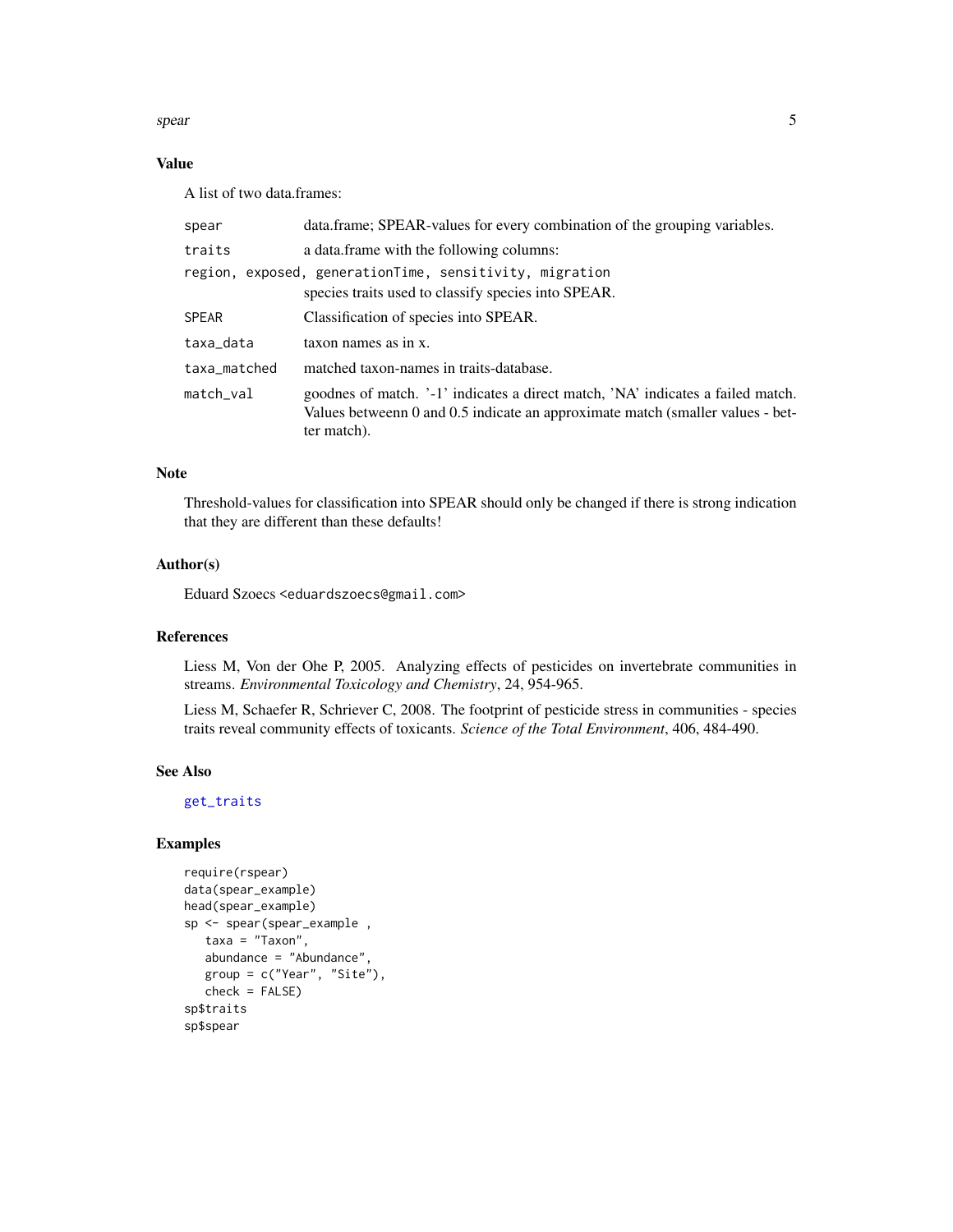<span id="page-5-0"></span>

### Description

Abundance data in the long format

#### Details

Example data